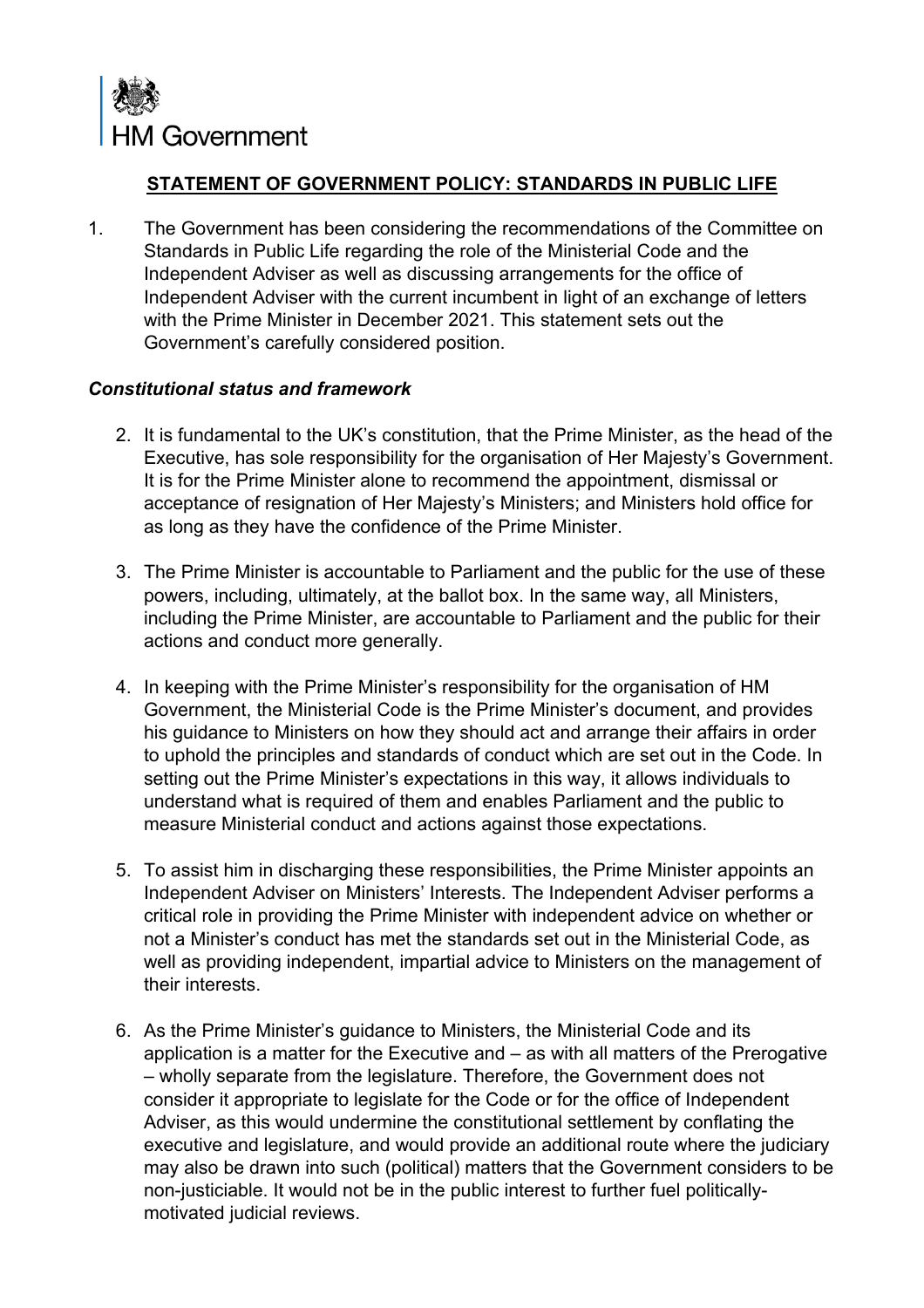## *The role of the Independent Adviser*

- 7. Revised Terms of Reference setting out more detail about the Independent Adviser's role have been published today. The Ministerial Code has been re-issued, to include more specific reference to the role of the Independent Adviser and the duty on Ministers to provide the Independent Adviser with all information reasonably necessary for the discharge of his role.
- 8. As the Prime Minister's personal adviser, the Independent Adviser is an officeholder of the Executive and subject to Terms of Reference set by the Prime Minister. Because the role relies on a relationship of mutual trust and confidence, the appointment of the Independent Adviser is a direct appointment of the Prime Minister, subject to general legal requirements and for a non-renewable five-year term. The Terms of Reference provide clarity about the responsibilities of the Independent Adviser, whilst also making clear the responsibilities that apply to Ministers in their engagement with the Independent Adviser. The Independent Adviser will in future be consulted about revisions to the Code including how it can be made simpler and clearer.
- 9. The Independent Adviser's role is advisory. In the event that an allegation about a breach of the Code is referred to the Independent Adviser, his role is to investigate and, at the conclusion of his investigation, to give his independent advice to the Prime Minister, in order that the Prime Minister can then reach a decision. The elected Prime Minister is democratically accountable for such decisions. In order that there may be accountability for such decisions, the Independent Adviser's Terms of Reference give him the power to require that his advice at the conclusion of an investigation be published in a timely manner.
- 10.As an adviser to the Prime Minister on matters relating to the Ministerial Code, the Independent Adviser is able to provide independent advice on the initiation of an investigation and the revised Terms of Reference set out an enhanced process to allow for the Independent Adviser to independently initiate an investigation, having consulted the Prime Minister and obtained his consent. However, reflecting the Prime Minister's accountability for the conduct of the Executive, it is important that a role is retained for the Prime Minister in decisions about investigations.
- 11.The Prime Minister may also ask the Independent Adviser for advice on the appropriate sanctions in the event that a breach of the Code is determined to have occurred. As both Lord Geidt and the Committee on Standards in Public Life have recommended last year, it is disproportionate to expect that any breach, however minor, should lead automatically to resignation or dismissal. The sanction which the Prime Minister may decide to issue in a given case is for the Prime Minister to determine, but could include requiring some form of public apology, remedial action or removal of ministerial salary for a period. The Ministerial Code has been updated to reflect this.